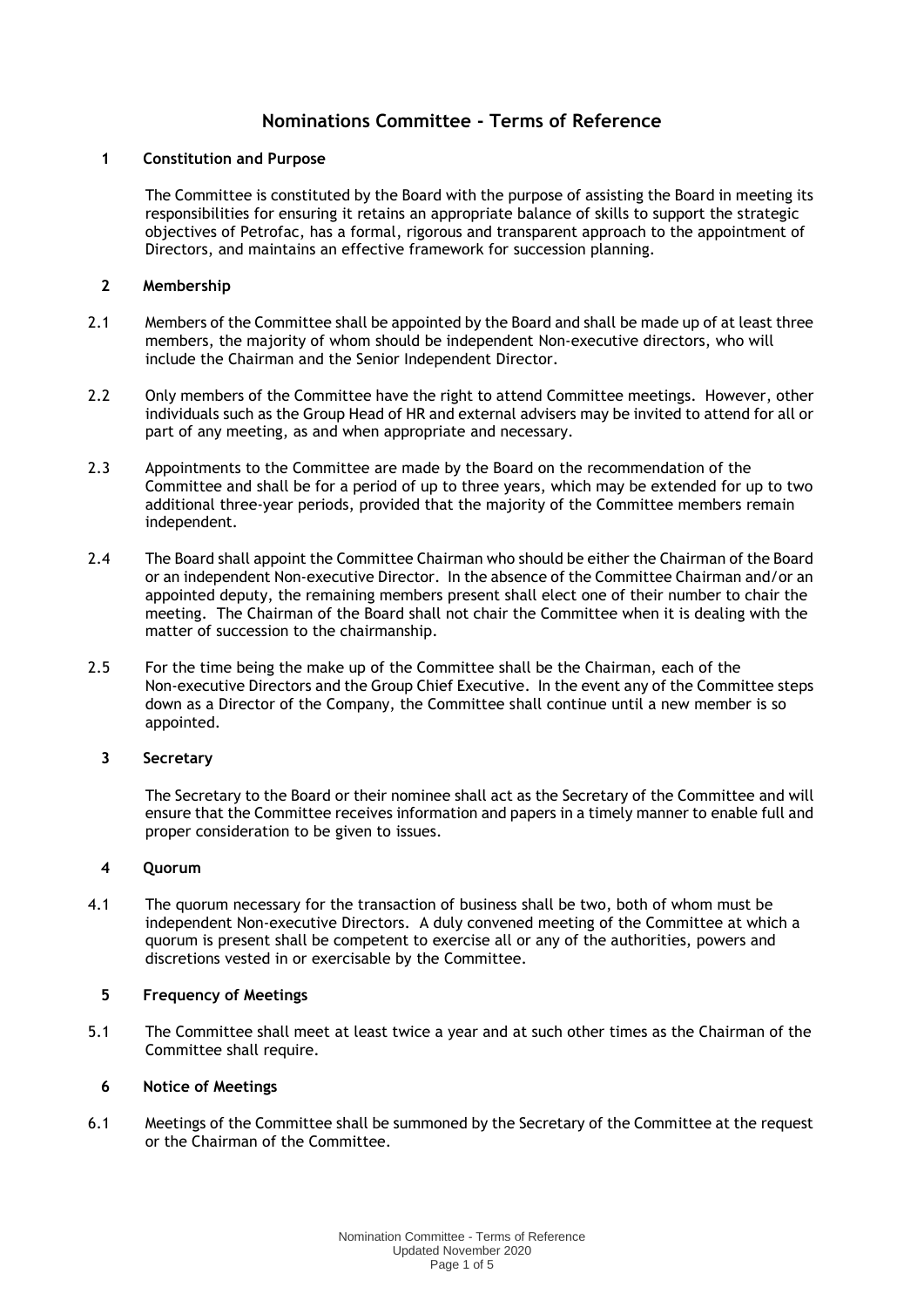6.2 Unless otherwise agreed, notice of each meeting confirming the venue, time and date, together with an agenda of items to be discussed, shall be forwarded to each member of the Committee, any other person required to attend and all other non-executive directors, no later than three working days before the date of the meeting. Supporting papers shall be sent to Committee members and to other attendees as appropriate, at the same time.

#### **7 Minutes of Meetings**

- 7.1 The Secretary shall minute the proceedings and resolutions of all Committee meetings, including the names of those present and in attendance.
- 7.2 Minutes of Committee meetings shall be circulated promptly to all members of the Committee and the Chairman of the Board and, once agreed, to all other members of the Board, unless in the opinion of the Chairman of the Committee it would be inappropriate to do so.

## **8 Annual General Meeting**

8.1 The Chairman of the Committee shall attend the Annual General Meeting and be prepared to respond to any shareholder questions on the Committee's activities.

#### **9 Responsibilities of the Committee Chairman**

9.1 The responsibilities of the Committee Chairman shall include fostering an open, inclusive and, where appropriate, challenging discussion as well as engaging with principal shareholders on significant matters related to the areas of responsibility of the Committee.

#### **10 Duties**

The Committee should carry out the duties below for the parent company, major subsidiary undertakings, and the Group as a whole, as appropriate.

- 10.1 The Committee shall:
- 10.1.1 regularly review the structure, size and composition (including the skills, knowledge, experience, diversity of gender, social and ethnic backgrounds and cognitive and personal strengths) required of the Board compared to its current position and make recommendations to the Board with regard to any changes;
- 10.1.2 give full consideration to succession planning for directors and other senior executives in the course of its work, taking into account the challenges and opportunities facing the Company, the Company's purpose, values, strategy and culture and what skills and expertise are therefore needed on the Board in the future for the Company's long-term success and future viability;
- 10.1.3 have oversight of the development of a diverse pipeline for succession to both Board and senior management roles, monitor the impact of diversity initiatives and make recommendations to the Board on how to promote diversity across the Group;
- 10.1.4 be responsible for identifying and nominating for the approval of the Board, candidates to fill board vacancies as and when they arise;
- 10.1.5 before any appointment is made by the Board, evaluate the balance of skills, knowledge, experience, diversity of gender, social and ethnic background and cognitive and personal strengths on the Board, and, in light of this evaluation, prepare a description of the role and capabilities required for a particular appointment and the time commitment expected. In identifying suitable candidates, the Committee shall:
	- (a) use open advertising or the services of external advisers to facilitate the search;
	- (b) consider candidates from a wide range of backgrounds; and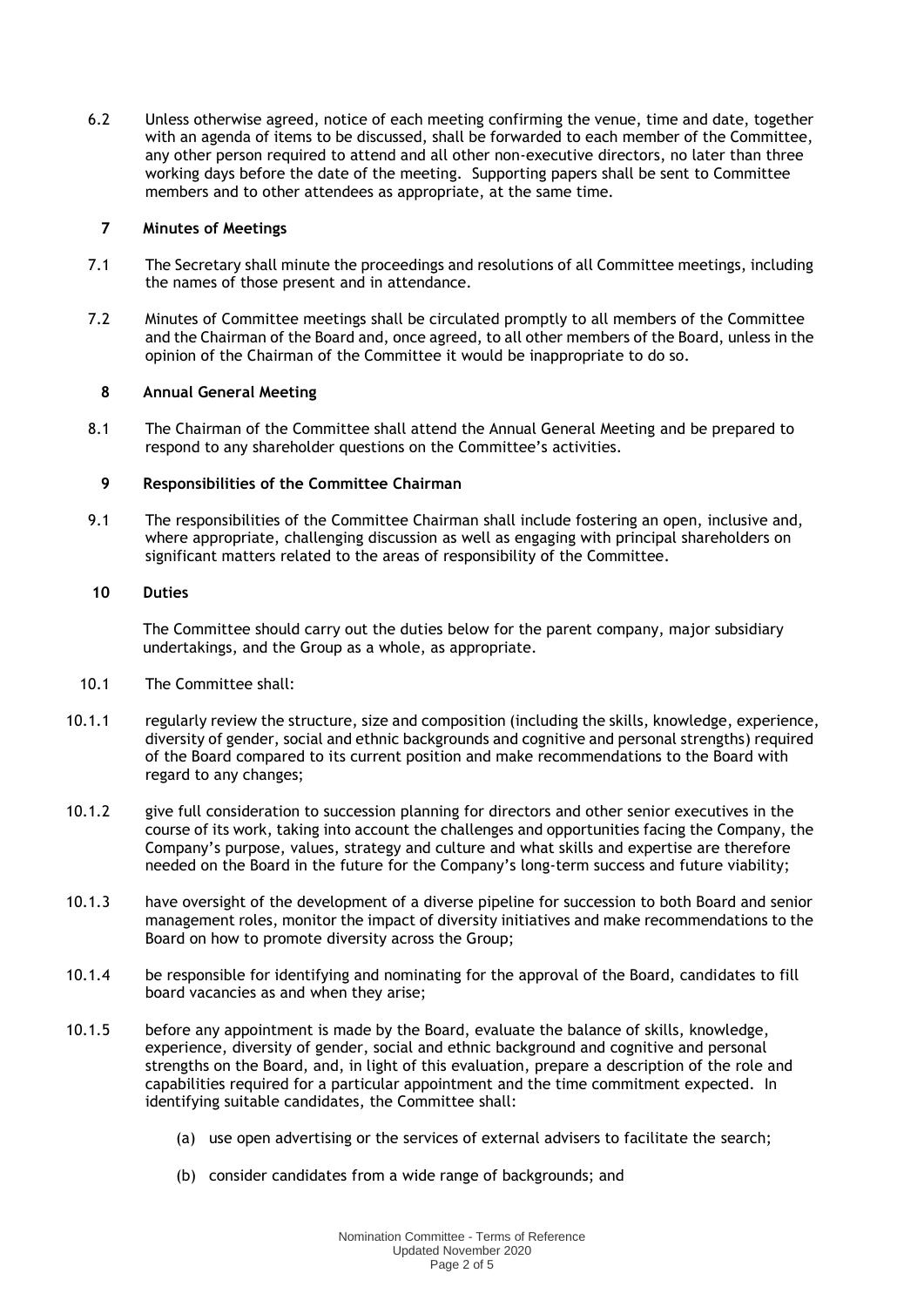- (c) consider candidates on merit and against objective criteria and with due regard for the benefits of diversity on the board, including gender, social and ethnic background, taking care that appointees have enough time available to devote to the position;
- 10.1.6 keep under review the leadership needs of the organisation, both executive and non-executive, with a view to ensuring the continued ability of the organisation to compete effectively in the marketplace;
- 10.1.7 keep up to date and fully informed about strategic issues and commercial changes affecting the company and the market in which it operates;
- 10.1.8 review annually the time required from Non-executive Directors. Performance evaluation should be used to assess whether the Non-executive Directors are spending enough time to fulfil their duties;
- 10.1.9 ensure that on appointment to the Board, Non-executive Directors receive a formal letter of appointment setting out clearly what is expected of them in terms of time commitment, committee service and involvement outside Board meetings;
- 10.1.10 review the results of the annual Board performance evaluation process that relates to the composition and competencies of the Board, and succession planning;
- 10.1.11 for the appointment of a Chairman, the Committee should prepare a job specification, including the time commitment expected. A proposed chairman's other significant commitments should be disclosed to the Board before appointment and any changes to the chairman's commitments should be reported to the Board as they arise;
- 10.1.12 prior to the appointment of a director, other significant time commitments should be disclosed, and any additional future commitments should not be undertaken without prior approval of the Board. The proposed appointee should also be required to disclose any other business interests that may result in a conflict of interest and be required to report any further business interests that could result in a conflict of interest;
- 10.1.13 review the views of the Company's workforce through approved consultation arrangements, such as the Company's Workforce Forum and the annual employee survey;
- 10.1.14 work and liaise as necessary with all other Board committees, ensuring the interaction between committees and with the Board is reviewed regularly.
	- 10.2 The Committee shall also make recommendations to the Board concerning:
- 10.2.1 formulating plans for succession for both executive and non-executive directors and in particular for the key roles of Chairman and Chief Executive;
- 10.2.2 any changes needed to the succession planning process, if its periodic assessment indicates the desired outcomes have not been achieved;
- 10.2.3 suitable candidates for the role of senior independent director;
- 10.2.4 membership of the Audit, Compliance and Ethics, and Remuneration Committees, in consultation with the chairmen of those committees;
- 10.2.5 the re-appointment of any Non-executive Director at the conclusion of their specified term of office having given due regard to their performance and ability to continue to contribute to the Board in light of the knowledge, skills and experience required;
- 10.2.6 the re-election by shareholders of any director under the annual re-election provisions of the UK Governance Code or the 'retirement by rotation' provisions in the Company's articles of association having due regard to their performance and ability to continue to contribute to the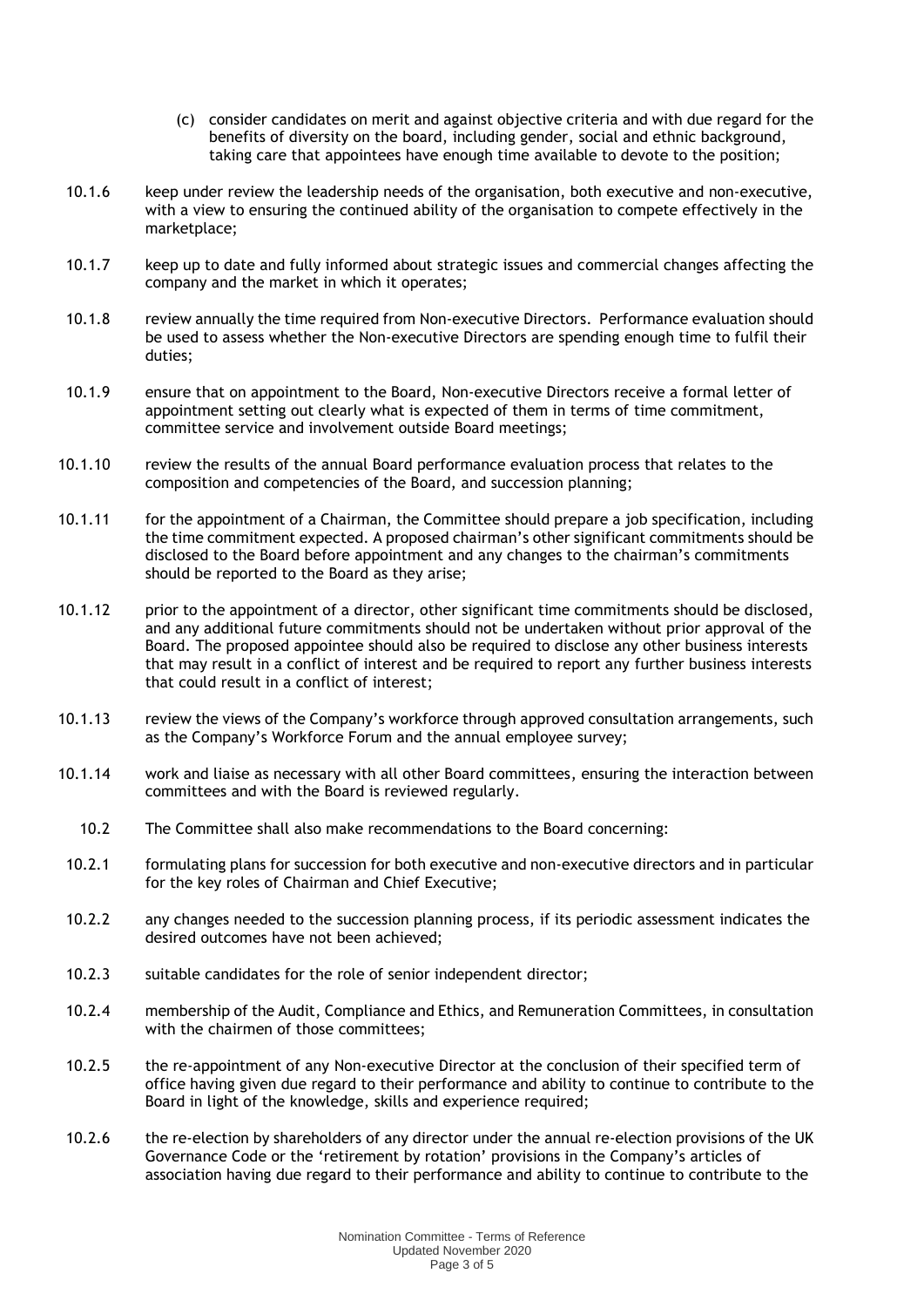Board in light of the knowledge, skills and experience required and the need for progressive refreshing of the Board, taking into account the length of service of individual directors, the Chairman and the Board as a whole;

- 10.2.7 any matters relating to the continuation in office of any director at any time including the suspension or termination of service of an executive director as an employee of the Company subject to the provisions of the law and their service contract, and
- 10.2.8 the appointment of any director to executive or other office other than to the positions of Chairman and Chief Executive, the recommendation for which would be considered at a meeting of the full Board.

#### **11 Reporting Responsibilities**

- 11.1 The Committee Chairman shall report formally to the Board after each meeting on the nature and content of its discussion, recommendation and actions taken.
- 11.2 The Committee shall make whatever recommendations to the Board it deems appropriate on any area within its remit where action or improvement is needed, and adequate time should be made available for Board discussion when necessary.
- 11.3 The Committee shall produce a report to be included in the Company's annual report and accounts describing the work of the Committee, including:
- 11.3.1 the process used to make appointments, its approach to succession planning and how both support the development of a diverse pipeline;
- 11.3.2 how Board evaluation has been conducted, the nature and extent of an external evaluator's contact with the Board and individual directors, the outcomes and actions taken, and how it has influenced or will influence Board composition;
- 11.3.3 its policy on diversity and inclusion, including gender, social and ethnic background, its objectives, and linkage to the Company's strategy, how it has been implemented and progress on achieving the objectives; and
- 11.3.4 the gender balance of those in the executive management team (to include, at a minimum, the Company Secretary and the first layer of management below Board level, as is designated by the Board) and their direct reports.
	- 11.4 The Committee shall explain if external advice or open advertising has not been used. Where an external search consultancy has been engaged, it shall be identified in the annual report and a statement made as to whether it has any other connection with the Company or individual directors.

#### **12 Other**

The Committee shall:

- 12.1 at least once a year, review its own performance, constitution, and terms of reference to ensure it is operating at maximum effectiveness and recommend any changes it considers necessary to the Board for approval;
- 12.2 have access to sufficient resources in order to carry out its duties, including access to the company secretariat for advice and assistance as required;
- 12.3 be provided with appropriate and timely training, both in the form of an induction programme for new members and on an ongoing basis for all members; and